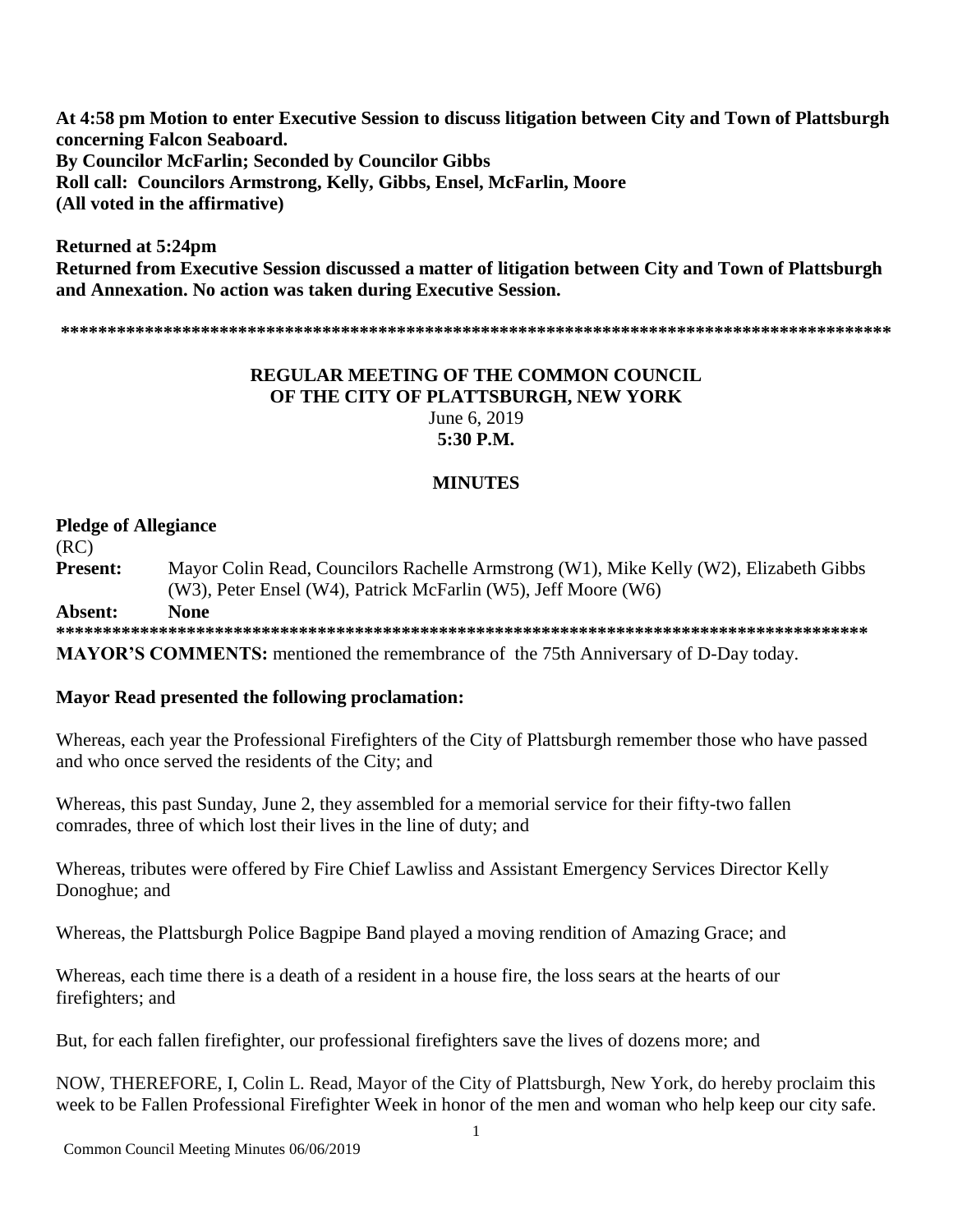IN WITNESS WHEREOF, have hereunto set my hand and caused the official seal of the City of Plattsburgh to be affixed.

> Done in the City of Plattsburgh, New York this sixth day of June in the Year Two-Thousand **Nineteen** Colin L. Read, Mayor

#### 1. **MINUTES OF THE PREVIOUS MEETING:**

**RESOLVED:** That the Minutes of the Regular Meeting of the Common Council held on May 30, 2019 are approved and placed on file among the public records of the City Clerk's Office

By Councilor Ensel; Seconded by Councilor Kelly (All in Favor/opposed) Roll call: Councilors Armstrong, Kelly, Gibbs, Ensel, McFarlin, Moore (All voted in the affirmative) 

#### $2.$ **PAYROLLS OF VARIOUS DEPARTMENTS:**

**RESOLVED:** That the payrolls of the various Departments of the City of Plattsburgh for the week ending June 5, 2019 in the amount of \$503,602.38 are authorized and allowed and the Mayor and the City Clerk are hereby empowered and directed to sign warrants drawn on the City Chamberlain for the payment thereof.

By Councilor Kelly; Seconded by Councilor Moore (All in Favor/opposed) Roll call: Councilors Armstrong, Kelly, Gibbs, Ensel, McFarlin, Moore (All voted in the affirmative) 

#### **REPORTS OF CITY OFFICES & COMMITTEE REPORTS:** 3.

- Report of Fire and Ambulance Responses for the week of May 28 June 3, 2019  $\bullet$
- Report from the Building Inspector's office for the week of May 29 June 4, 2019
- Report from the City Clerk's Office of all monies received during the month of May 2019 in the total amount of \$9,879.40

### **COUNCILOR/DEPARTMENT CHAIR COMMITTEE REPORTS:**

Governance, Strategy, and City Operations- Chair Councilor Armstrong met tonight received updates from Director of Community Development Matthew Miller and Community Engagement **Coordinator Scott Matthews.** 

City Infrastructure – Chair Councilor Moore mentioned upper Cornelia Street, looks great, complimented the Department of Public Works for the great job they did.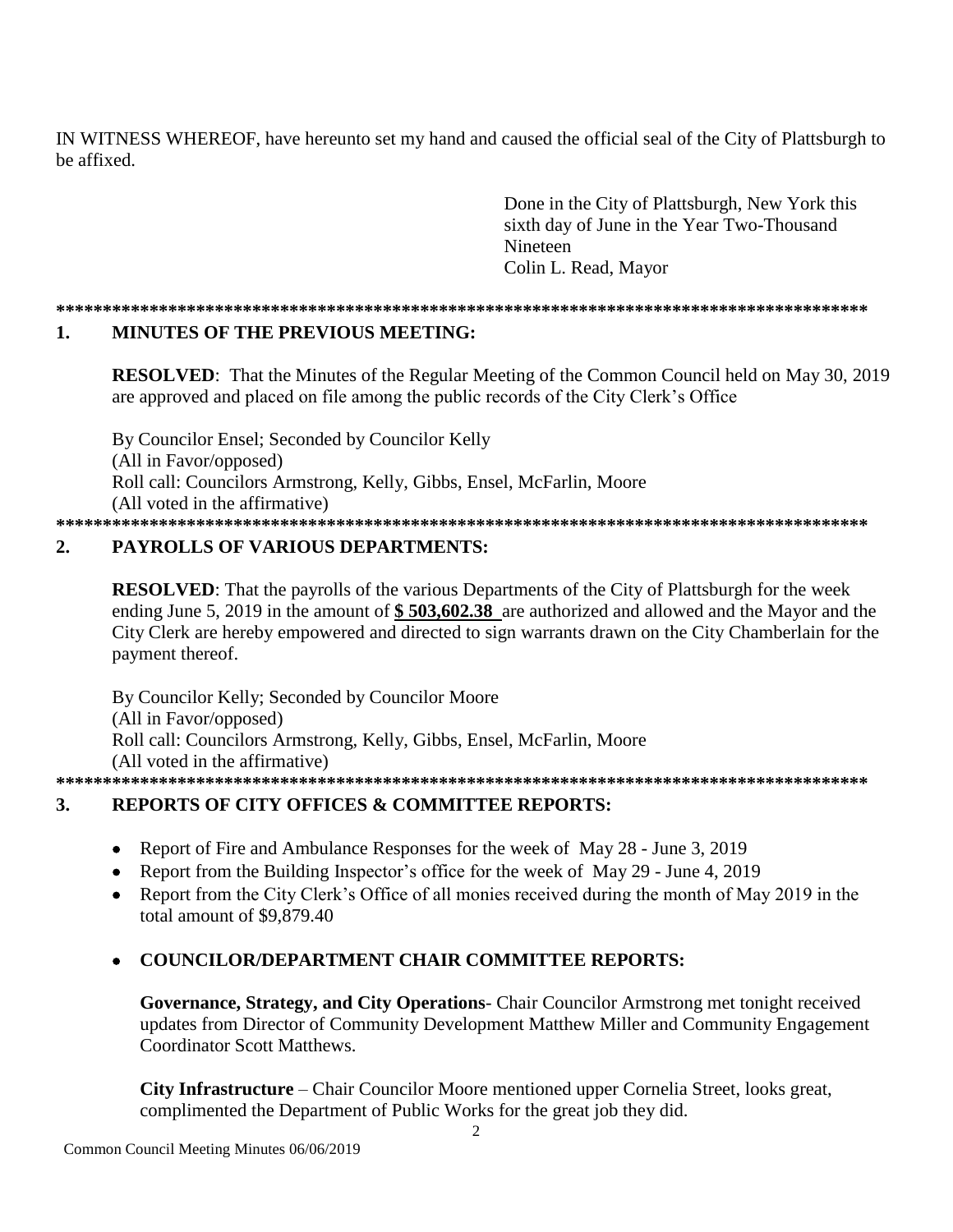**Finance and Budget** – Chair Councilor Kelly mentioned received year to date today from Chamberlain Marks and it looks positive.

**Public Safety** – Chair Councilor Gibbs mentioned Chief Ritter is reviewing information she found on possible Animal Control officers, she is researching other municipalities to compare.

Plattsburgh Public Library – Chair Councilor Ensel no report.

MLD - MLD Board President Councilor McFarlin met last week. Mayor Read mentioned various updates.

**RESOLVED:** That the reports as listed are hereby ordered received and any written reports are placed on file among the public records of the City Clerk's Office.

By Councilor Gibbs; Seconded by Councilor Armstrong (All in Favor/opposed) Roll call: Councilors Armstrong, Kelly, Gibbs, Ensel, McFarlin, Moore (All voted in the affirmative) 

#### $\overline{4}$ . **CORRESPONDENCE OR RECOMMENDATIONS FROM BOARDS: None**

#### 5. **AUDIT OF CLAIMS:**

**RESOLVED:** That the bills Audited by the Common Council for the week ending June 7, 2019 in the amount of \$503,124.61 are authorized and allowed and the Mayor and City Clerk are hereby authorized and directed to sign warrants drawn on the City Chamberlain for the payment thereof.

By Councilor Moore; Seconded by Councilor Gibbs (All in Favor/opposed) Roll call: Councilors Armstrong, Kelly, Gibbs, Ensel, McFarlin, Moore (All voted in the affirmative) 

#### PERSONS ADDRESSING COUNCIL ON AGENDA ITEMS ONLY: 6. **None**

### **OTHER ITEMS:**  $7<sub>1</sub>$

A. RESOLVED: In accordance with the request therefore the Common Council approves the following appointments to the Climate Smart Community Coalition Sustainability Task Force:

- a) Councilor Rachelle Armstrong (Coordinator)
- b) Joel Chase (MLD)
- c) James Welch (Building Inspector's Office)
- d) Ethan Vinson (Community Development)
- e) Scott Buffett (College and Industry)
- f) Lisa Bergmann (Climate Smart Coalition)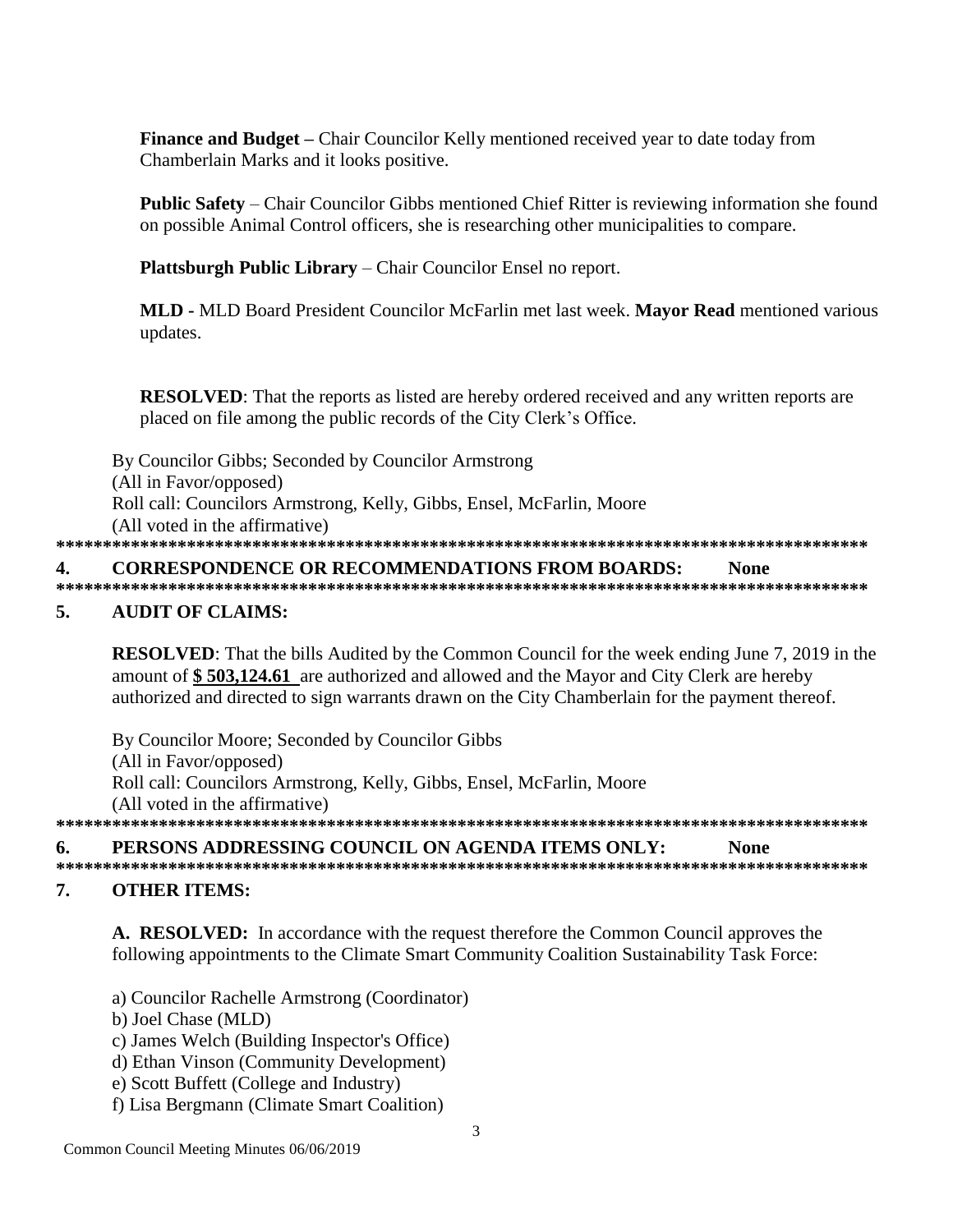g) Wouter Rietsema (Non-Profit)

By Councilor Ensel; Seconded by Councilor Armstrong Discussion: Yes Roll call: Councilors Armstrong, Kelly, Gibbs, Ensel, McFarlin, Moore (All voted in the affirmative) **ACTION TAKEN: Adopted** Follow up Action: None 

### 8. **TRAVEL REOUEST:**

A. RESOLVED: In accordance with the request therefore the Common Council approves a Police Department employee to attend "Police Mental Health New Instructor Training" from June 17 -19, 2019 in Rochester, NY. The total cost will not exceed \$658.75 and will be expensed out of the Asset Forfeiture Fund.

By Councilor Armstrong; Seconded by Councilor Gibbs Discussion: None Roll call: Councilors Armstrong, Kelly, Gibbs, Ensel, McFarlin, Moore (All voted in the affirmative) **ACTION TAKEN:** Adopted None Follow up Action:

## 

#### 9. **RESOLUTIONS FOR INITIAL CONSIDERATION: None**

#### 10. **NEW BUSINESS AND COUNCILOR REPORTS:**

**Councilor Armstrong** asked about the possibility meeting with Department of Public Works on outstanding concerns with Maine Road construction.

**Councilor Moore** mentioned the Livable Community Advisory committee me this week and gave updates.

**Councilor Ensel** mentioned that the Livable Community Advisory committee may have recommendations to Council soon.

Councilor Moore indicated the Livable Community Advisory committee would give Final report.

**Councilor Armstrong** asked for status on IT RFP.

Councilor McFarlin indicated next Parking Advisory Committee meeting is June 11, 2019 and they will be working on recommendations to Council.

**Councilor Armstrong** requested to meet with Planner Eva Schweber and DRI Project Coordinator Ethan Vinson. Mentioned volunteers worked on Kasper Circle last weekend and will be this weekend.

Mayor Read mentioned the Hunger Games event will take place on Saturday, June 8<sup>th</sup> at the US Oval.